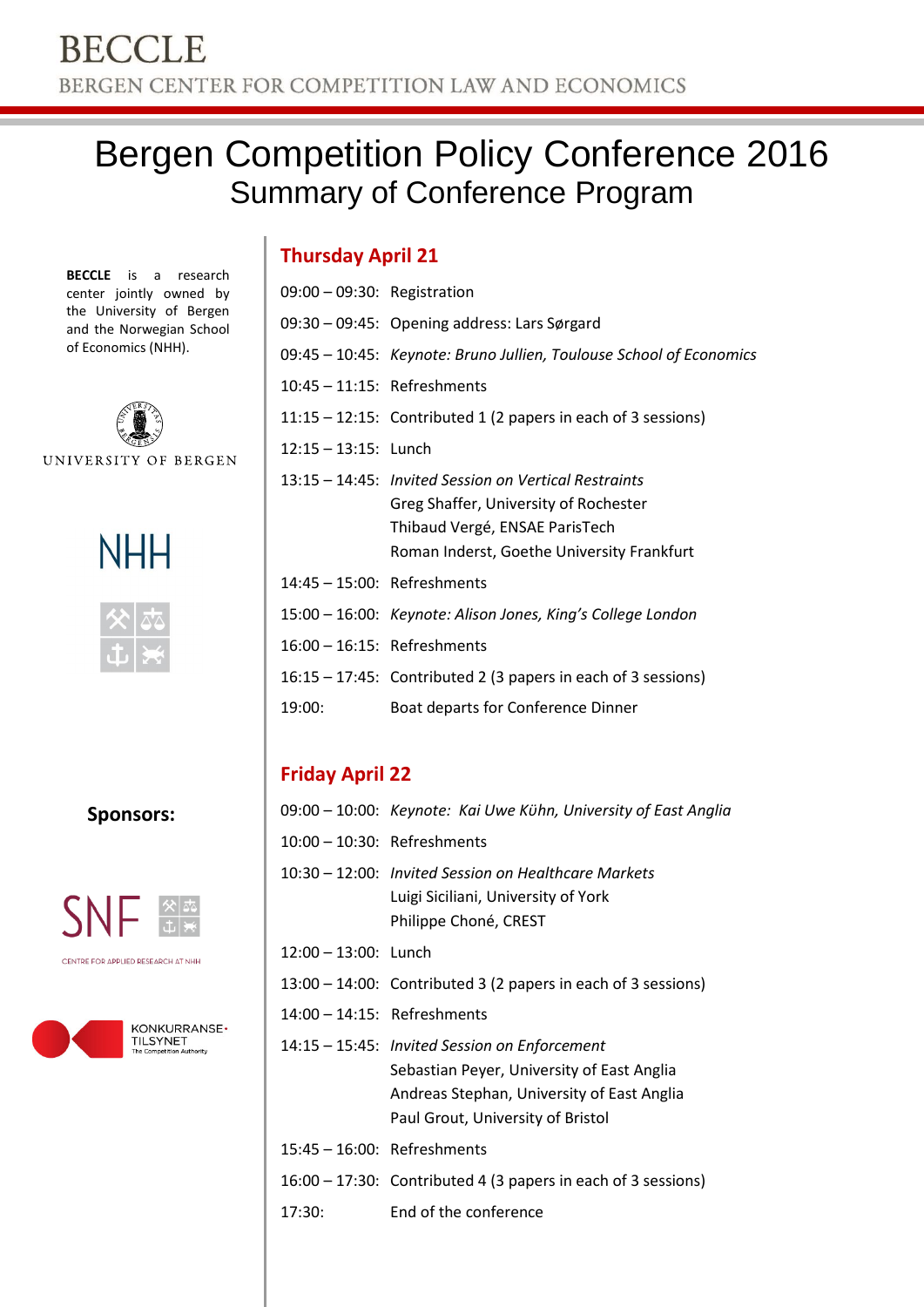# Detailed Conference Program

# **Thursday April 21**

 $09:00 - 09:30$ 

Registration

09:30 – 09:45

Opening address

**Lars Sørgard, General Director of the Norwegian Competition Authority**

 $09:45 - 10:45$ 

## **Keynote I (Auditorium I)**

### **Bruno Jullien (Toulouse School of Economics)**

*"The economics of margin squeeze"* Chair: Kurt Brekke (NHH/ BECCLE)

> $10:45 - 11:15$ Refreshments

### 11: 15 – 12:15 **Contributed Session I**

|           | <b>Auditorium 1</b><br><b>Empirical IO: Trust,</b><br>cooperation and competition | <b>Auditorium 2</b><br><b>Empirical IO: Pharmaceutical</b><br>markets | <b>Auditorium 3</b><br><b>Collusion theory</b><br><b>Chair: Luke Garrod</b> |
|-----------|-----------------------------------------------------------------------------------|-----------------------------------------------------------------------|-----------------------------------------------------------------------------|
|           | <b>Chair: Konrad Stahl</b>                                                        | <b>Chair: Chiara Canta</b>                                            |                                                                             |
| $11:15-$  | Volodymyr Bilotkach (U                                                            | <b>Moritz Suppliet (DICE)</b>                                         | <b>Thomas Fagart (Paris School of</b>                                       |
| 11:45     | Newcastle)                                                                        | "Umbrella Branding in                                                 | Economics)                                                                  |
|           | "Balancing Competition and                                                        | <b>Pharmaceutical Markets"</b>                                        | "Collusion in Capacity Under                                                |
|           | Cooperation: Evidence from                                                        | Discussant: Chiara Canta                                              | Irreversible Investment"                                                    |
|           | Transatlantic Arline Markets"                                                     |                                                                       | Discussant: Matt Olczak                                                     |
|           | Discussant: Konrad Stahl                                                          |                                                                       |                                                                             |
| $11:45 -$ | Konrad Stahl (U Mannheim)                                                         | <b>Chiara Canta (NHH)</b>                                             | Luke Garrod (U Loughborough)                                                |
| 12:15     | "Trust, Competition and                                                           | "Does Reference Pricing Drive                                         | "Collusion, Firm Numbers and                                                |
|           | Innovation: Theory and                                                            | Out Generic Competition in                                            | Asymmetries Revisited"                                                      |
|           | <b>Evidence from German Car</b>                                                   | <b>Pharmaceutical Markets?</b>                                        | <b>Discussant: Thomas Fagart</b>                                            |
|           | Manufacturers"                                                                    | Evidence from a Policy Reform"                                        |                                                                             |
|           | Discussant: Volodymyr Bilotkach                                                   | Discussant: Moritz Suppliet                                           |                                                                             |

12:15 – 13:15 Lunch

#### 13:15 – 14:45

## **Invited session I: Vertical restraints (Auditorium I)**

Chair: Tommy Staahl Gabrielsen (U. Bergen/BECCLE)

13:15 – 13:45 **Greg Shaffer (U Rochester)** "Making Sense of Restrictions on Online Sales"

13:45 – 14:15 **Thibaud Vergé (ENSAE Paris)** " Platform Price Parity Clauses and Direct Sales"

14:15 – 14:45 **Roman Inderst (U Frankfurt)** "Managing Channel Profits Under the Threat of Delistment"

14:45 – 15:00 Refreshments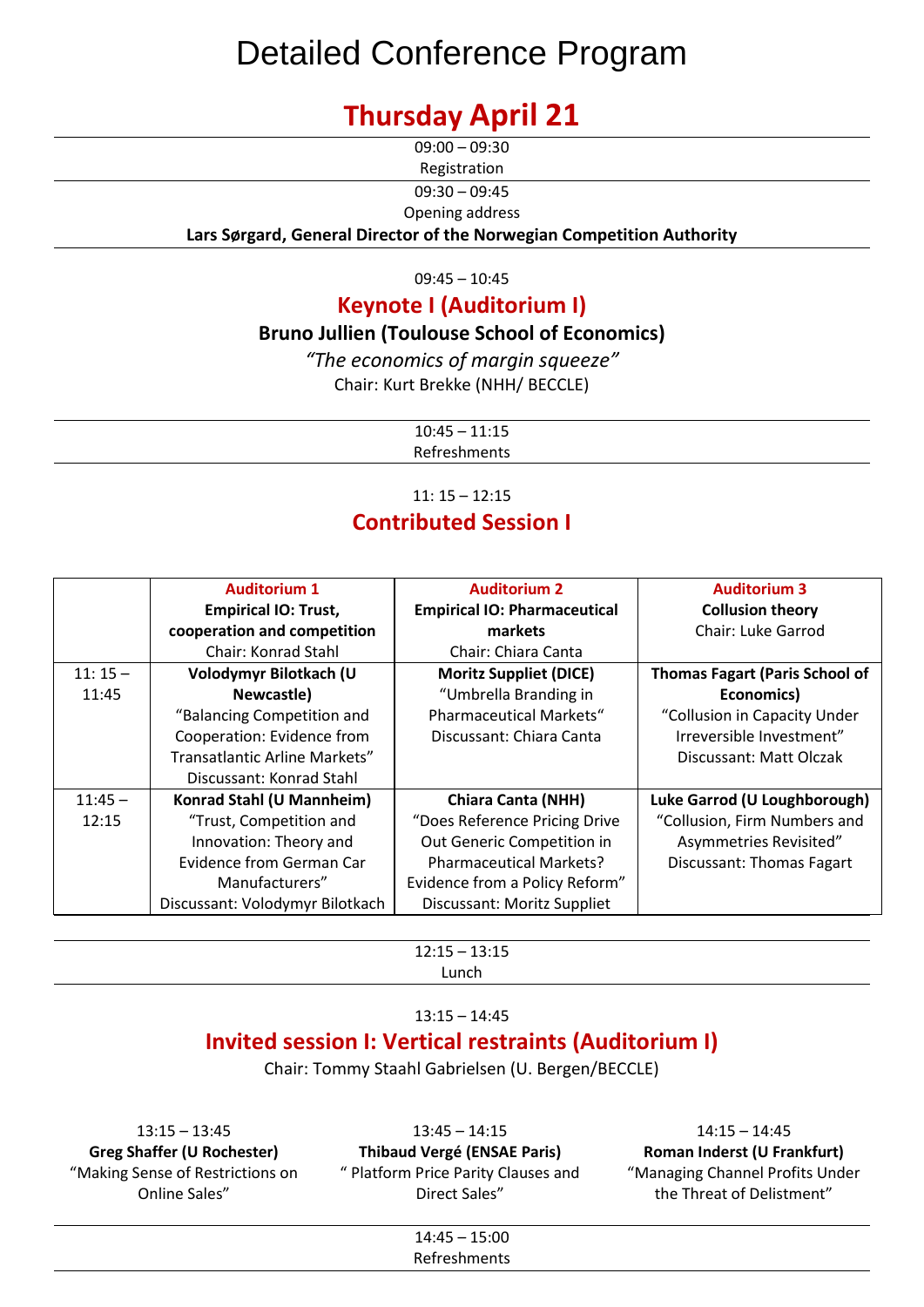#### 15:00 – 16:00

## **Keynote II (Auditorium I)**

## **Alison Jones** (**King's College London**)

### **"Vertical Intra-brand Restrictions: Proposals to push Article 101 Analysis (and**

### **modernisation) to a logical conclusion "**

Chair: Ronny Gjendemsjø (U Bergen/BECCLE)

16:00 – 16:15 Refreshments

16:15 – 17:45

## **Contributed sessions II**

|           | <b>Auditorium 1</b>                   | <b>Auditorium 2</b>              | <b>Auditorium 3</b>                    |
|-----------|---------------------------------------|----------------------------------|----------------------------------------|
|           | <b>Topics in vertical contracting</b> | Topics in merger theory          | <b>Competition law: Public policy,</b> |
|           | Chair: Giacomo Calzolari              | <b>Chair: Tore Nilssen</b>       | relevant market                        |
|           |                                       |                                  | Chair: Jorge Ramos                     |
| $16:15 -$ | Markus Dertwinkel-Kalt (U             | Jan Bouckaert (U Antwerp)        | <b>Shaun Bradshaw (U East Anglia)</b>  |
| 16:45     | Cologne)                              | "Mergers with Horizontal         | "Albany v Wouters: A Tale of           |
|           | "The Nash Bargaining Solution in      | Subcontracting"                  | Two Approaches to Article              |
|           | <b>Vertical Relations with Linear</b> | Discussant: Tore Nilssen         | 101(1)?''                              |
|           | Input Prices"                         |                                  | Discussant: Jorge Ramos                |
|           | Discussant: Giacomo Calzolari         |                                  |                                        |
| $16:45 -$ | Raffaele Fiocco (U Mannheim)          | Elena Argentesi (U Bologna)      | Theodosia Stavroulaki (EUI             |
| 17:15     | "The Strategic Value of Partial       | "The Effect of Retail Mergers on | Florence)                              |
|           | Vertical Integration"                 | Variety: An Ex-post Evaluation"  | "Integrating healthcare quality        |
|           | Discussant: M. Dertwinkel-Kalt        | Discussant: Jan Bouckaert        | concerns into the US hospital          |
|           |                                       |                                  | merger cases, A mission                |
|           |                                       |                                  | impossible?"                           |
|           |                                       |                                  | Discussant: Shaun Bradshaw             |
| $17:15 -$ | Giacomo Calzolari (U Bologna)         | Tore Nilssen (U Oslo)            | <b>Jorge Ramos (U Liege)</b>           |
| 17:45     | "Exclusive Dealing with               | "Sweetening the Pill: A Theory   | "Google, Google Shopping and           |
|           | Imperfect rent Extraction"            | of Waiting to Merge"             | Amazon: The Importance of              |
|           | Discussant: Raffaele Fiocco           | Discussant: Elena Argentesi      | <b>Competing Business Models and</b>   |
|           |                                       |                                  | Two-Sided Intermediaries in            |
|           |                                       |                                  | Defining Relevant Markets"             |
|           |                                       |                                  | Discussant: Theodosia                  |
|           |                                       |                                  | Stavroulaki                            |

19:00 Boat departs for Conference Dinner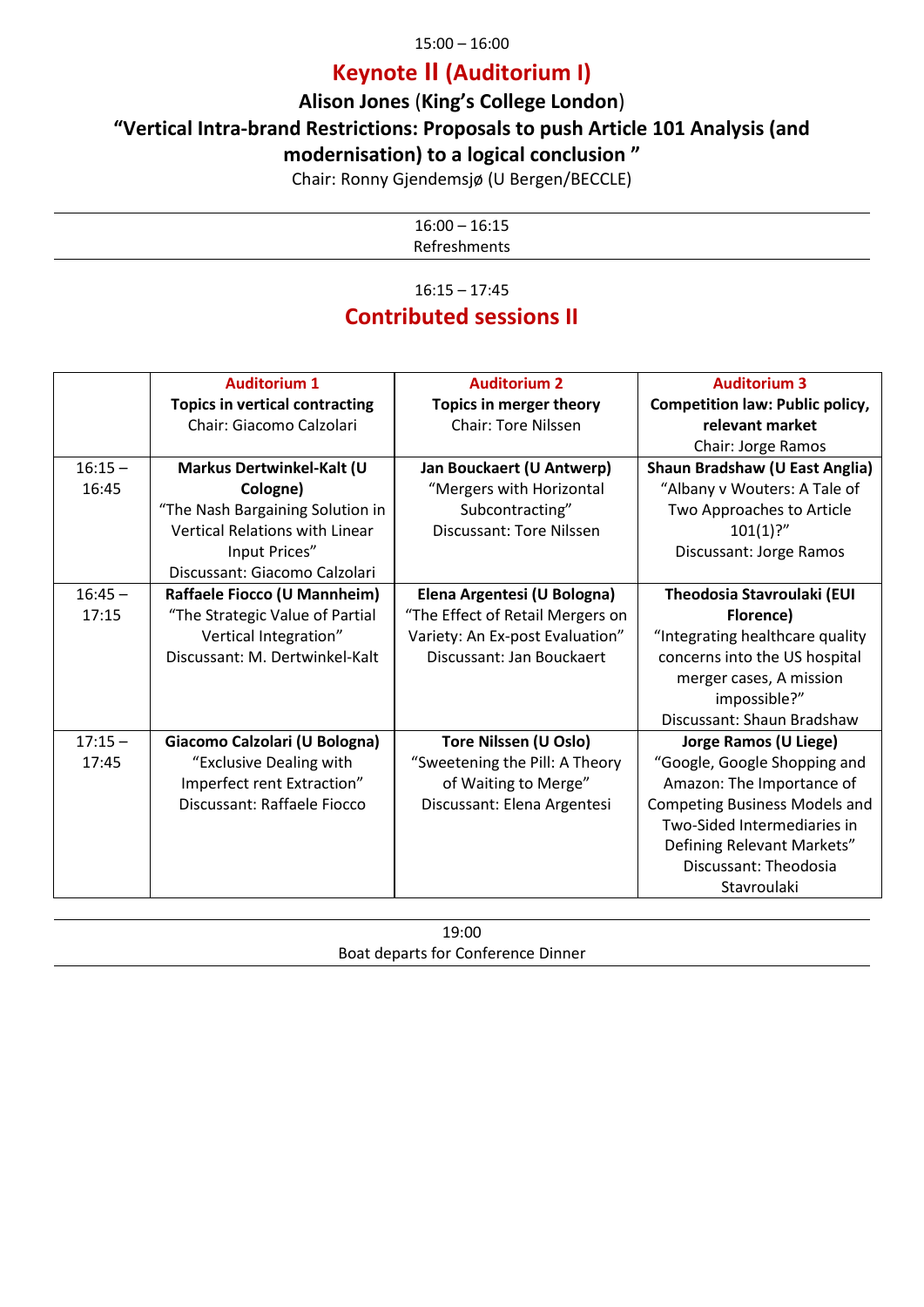## **Friday April 22**

09:00 – 10:00

## **Keynote III (Auditorium I)**

### **Kai Uwe Kϋhn (University of East Anglia)**

*"Diversion based merger analysis: Avoiding systematic assessment bias"*

Chair: Frode Steen (NHH/BECCLE)

| 10.20<br>0.00<br>้รษ<br>___<br>___ |  |
|------------------------------------|--|
| $P - 1$<br>treshments<br>ne        |  |

 $10:30 - 12:00$ 

## **Invited session II: Healthcare markets (Auditorium I)**

Chair: Kurt Brekke (NHH/BECCLE)

10:30 – 11:15 **Luigi Siciliani (U York)** "Do patients choose hospitals that improve their health?"

11:15 – 12:00 **Phillipe Choné (CREST)** "Hospital choice, financial incentives, and nonprice competition"

12:00 – 13:00 Lunch

#### 13:00 – 14:00

## **Contributed sessions III**

|           | <b>Auditorium 1</b>                 | <b>Auditorium 2</b>                  | <b>Auditorium 3</b>             |
|-----------|-------------------------------------|--------------------------------------|---------------------------------|
|           | <b>Empirical IO: Pharmaceutical</b> | <b>Theory: Cartels and antitrust</b> | Competition law: Buyer power,   |
|           | markets II                          | Chair: Igor Mouraviev                | corporate opportunities rules   |
|           | Chair: Mats Bergman                 |                                      | Chair: Marco Corradi            |
| $13:00 -$ | <b>Morten Sæthre (NHH)</b>          | Kebin Ma (U Warwick)                 | Ignacio Herrera Anchustegui (U  |
| 13:30     | "On the Role of Parallel Trade"     | "Cost Asymmetry and Market-          | Bergen/BECCLE)                  |
|           | on Manufacturers and Retailers      | Dividing Cartels: Implications for   | "Exclusionary Buyer Power"      |
|           | Profits in the Pharmaceutical       | Leniency Programs"                   | Discussant: Julian Nowag        |
|           | Sector"                             | Discussant: Igor Mouraviev           |                                 |
|           | Discussant: Mats Bergman            |                                      |                                 |
| $13:30 -$ | Mats Bergman (U Södertörn)          | Igor Mouraviev (U Bielefeld)         | Marco Corradi (U Oxford) and    |
| 14:00     | "Squeezing the last drop out of     | "Explicit Collusion under            | <b>Julian Nowag (U Lund)</b>    |
|           | your suppliers: an empirical        | Antitrust Enforcement"               | "Enforcing Corporate            |
|           | study of market-based               | Discussant: Kebin Ma                 | Opportunities Rules: The Hidden |
|           | purchasing policies for generic     |                                      | Antitrust Risk"                 |
|           | pharmaceuticals"                    |                                      | Discussant: Ignacio Herrera     |
|           | Discussant: Morten Sæthre           |                                      | Anchustegui                     |

14:00 – 14:15 Refreshments